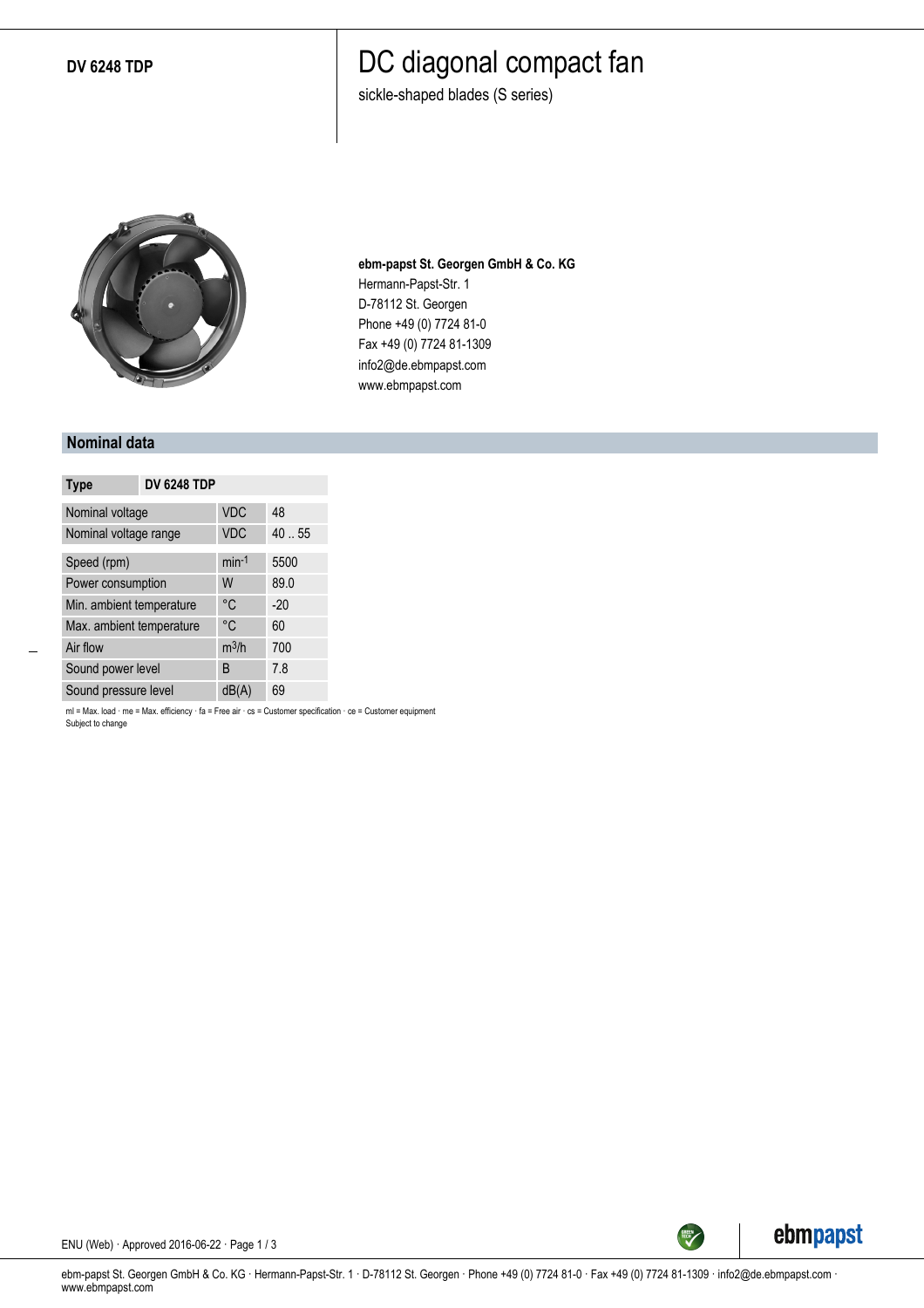**DV 6248 TDP**

## DC diagonal compact fan

sickle-shaped blades (S series)

### **Technical description**

| Weight                       | $0.820$ kg                                                                              |
|------------------------------|-----------------------------------------------------------------------------------------|
| <b>Dimensions</b>            | Ø 172 x 51 mm                                                                           |
| Impeller material            | Glass-fiber reinforced PA plastic                                                       |
| <b>Housing material</b>      | Metal                                                                                   |
| <b>Airflow direction</b>     | Exhaust over struts                                                                     |
| <b>Direction of rotation</b> | Counterclockwise, viewed toward rotor                                                   |
| <b>Storage</b>               | Ball bearing                                                                            |
| Service life L10 at 40 °C    | 65000 h                                                                                 |
| Service life L10 at maximum  | 40000 h                                                                                 |
| temperature                  |                                                                                         |
| Cable                        | 2 leads AWG 22, TR 64. Housing with grounding lug for M4 x 8 screw (Torx), with screws. |
| Approval                     | VDE, CSA, UL, CE                                                                        |



ENU (Web) · Approved 2016-06-22 · Page 2 / 3